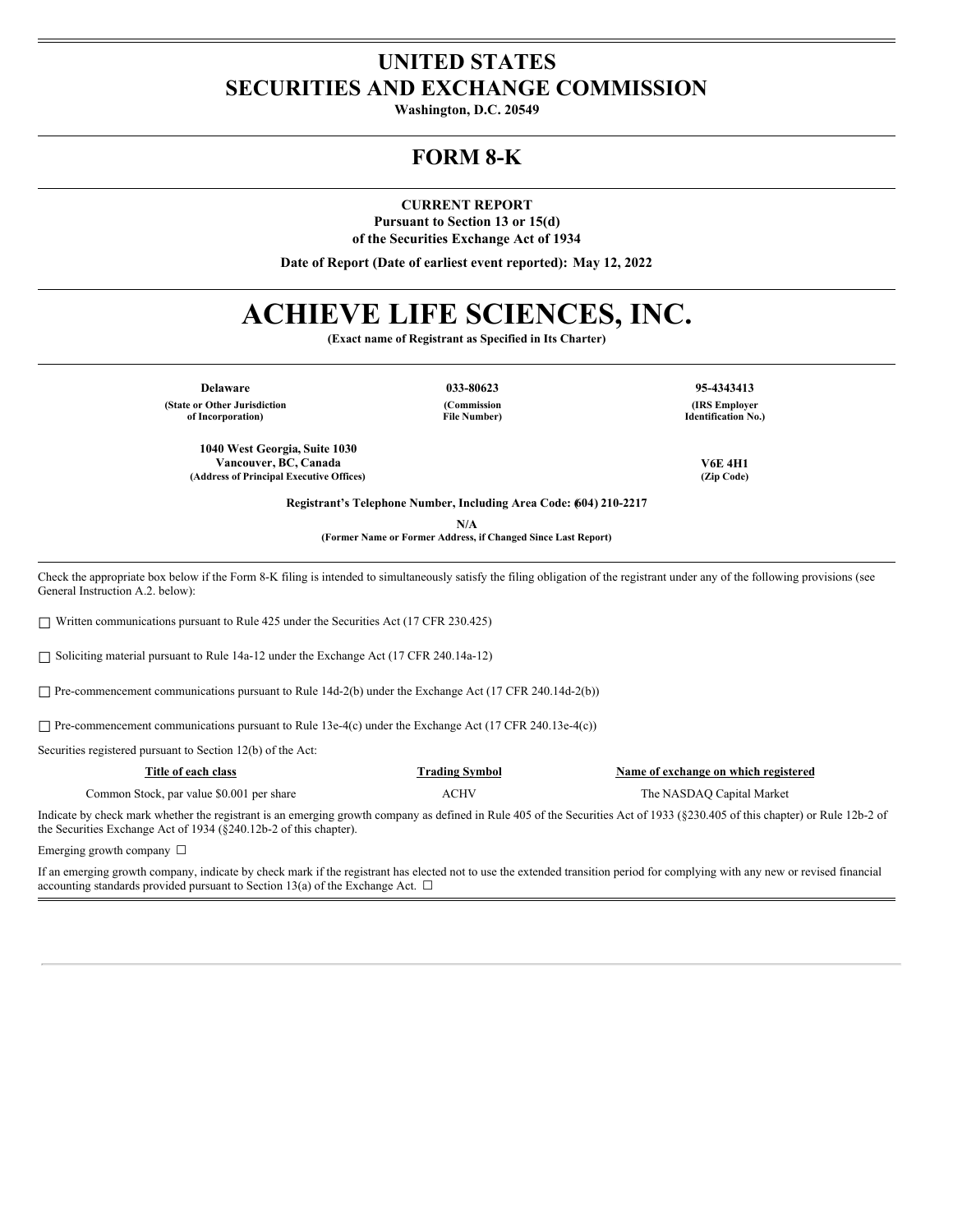#### **Item 2.02 Results of Operations and Financial Condition.**

On May 12, 2022, Achieve Life Sciences, Inc. issued a press release announcing its financial results for the first quarter ended March 31, 2022. A copy of the press release is furnished as Exhibit 99.1 to this Current Report on Form 8-K.

#### **Item 9.01. Financial Statements and Exhibits.**

(d) Exhibits

| Exhibit No. | <b>Description</b>                                              |  |
|-------------|-----------------------------------------------------------------|--|
| 99.1        | Press release of Achieve Life Sciences. Inc. dated May 12, 2022 |  |

104 Cover Page Interactive Data File (embedded within the Inline XBRL document)

The information in Item 2.02 of this Form 8-K and Exhibit 99.1 attached hereto is furnished and shall not be deemed "filed" for purposes of Section 18 of the Securities Exchange Act of 1934, as amended (the "Exchange Act"), nor shall it be deemed incorporated by reference in any filing under the Securities Act of 1933, as amended, or the Exchange Act, except as shall be expressly set forth by specific reference in such filing.

 $\mathcal{L}=\mathcal{L}^{\mathcal{L}}$  , where  $\mathcal{L}^{\mathcal{L}}$  , we have the set of the set of the set of the set of the set of the set of the set of the set of the set of the set of the set of the set of the set of the set of the set of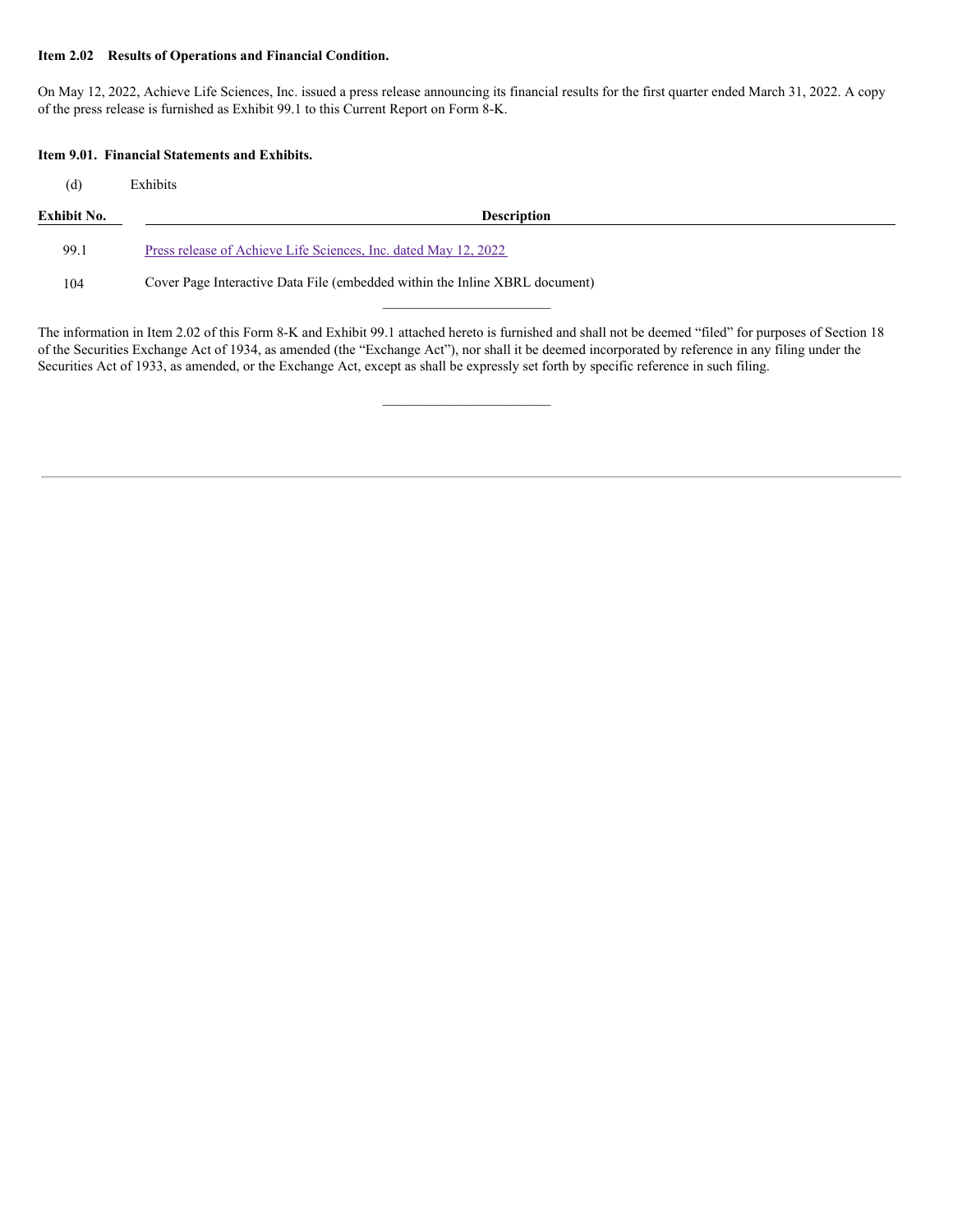#### **SIGNATURES**

Pursuant to the requirements of the Securities Exchange Act of 1934, the registrant has caused this report to be signed on its behalf by the undersigned, thereunto duly authorized.

#### ACHIEVE LIFE SCIENCES, INC.

Date: May 12, 2022 /s/ John Bencich

John Bencich Chief Executive Officer (Principal Executive and Financial Officer)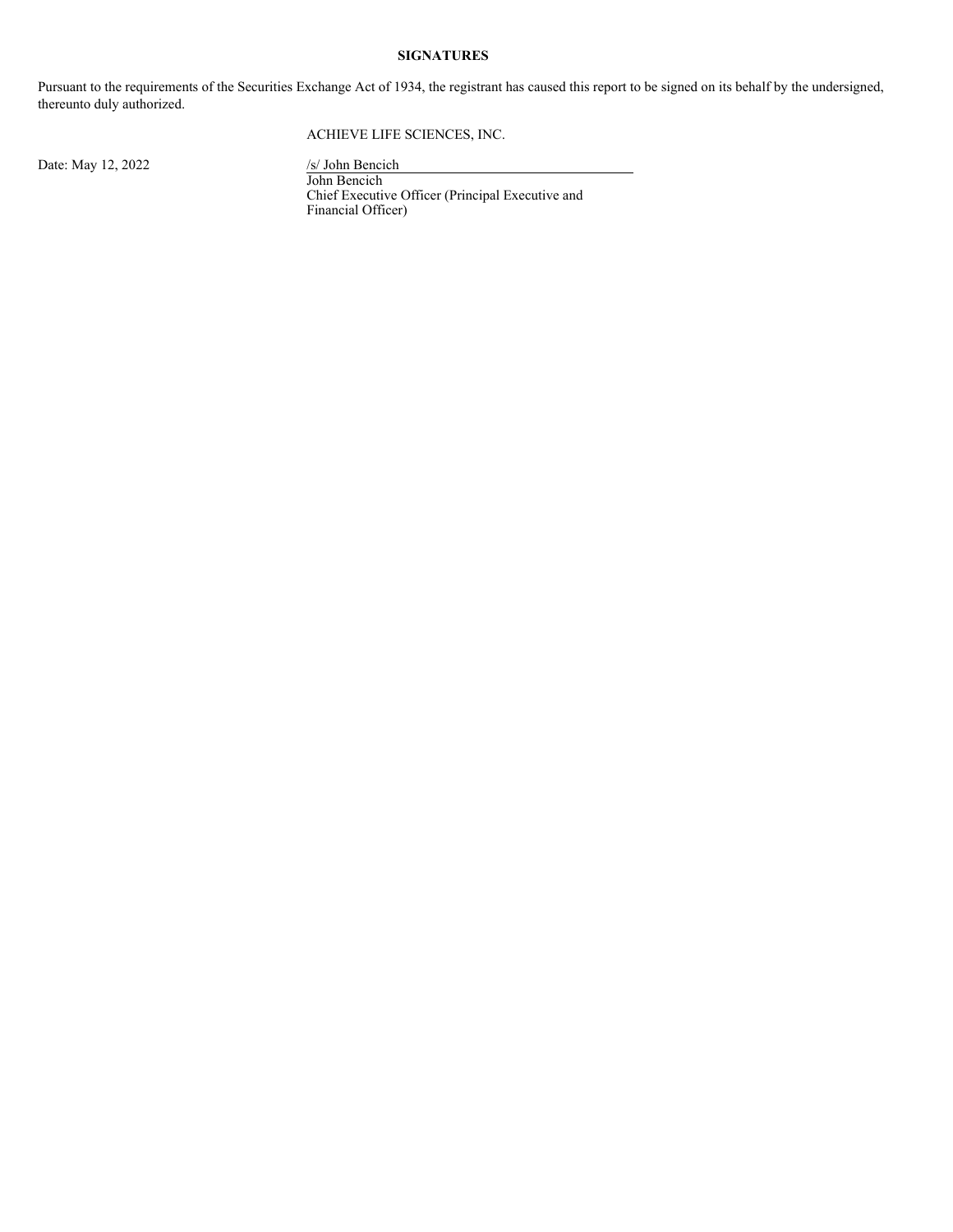

### **Achieve Reports Financial Results for First Quarter 2022 and Provides Corporate Update**

Company to host conference call at 4:30 PM EDT today, May 12, 2022

**SEATTLE, Wash and VANCOUVER, British Columbia, May 12, 2022**— Achieve Life Sciences, Inc. (Nasdaq: ACHV), a clinical-stage pharmaceutical company committed to the global development and commercialization of cytisinicline for smoking cessation and nicotine addiction, today announced first quarter 2022 financial results and provided an update on the cytisinicline clinical development program.

#### **Recent Events & Highlights**

- Reported clinically robust and statistically significant Phase 3 topline results from the ORCA-2 clinical trial of cytisinicline in adult smokers
- Following positive ORCA-2 results, Achieve updated its agreements with Silicon Valley Bank, providing access to an additional \$10.0 million of capital
- Cytisinicline development program overview presented at Society for Research on Nicotine and Tobacco (SRNT) Annual Meeting
- Appointed Dr. Vaughn Himes to Achieve's Board of Directors

"Cytisinicline exceeded our expectations in the ORCA-2 trial by delivering impressive efficacy and tolerability in a difficult-to-treat population of smokers, who had lengthy and intense smoking histories, but who courageously attempted to quit smoking in the height of the COVID-19 pandemic," said John Bencich, Chief Executive Officer of Achieve. "We are delighted for those who were successful in ORCA-2 and inspired to continue our efforts to bring this important cytisinicline treatment to the FDA for review and potential approval as a new cessation option for the millions of people battling nicotine addiction."

#### **Positive Phase 3 ORCA-2 Topline Results**

The Phase 3 ORCA-2 trial of cytisinicline achieved statistically significant results in primary and secondary endpoints for both 6- and 12-week cytisinicline treatment compared to placebo, and was very well tolerated with single-digit rates of adverse events observed.

Subjects who received 12 weeks of cytisinicline treatment had 6.3 times higher odds, or likelihood, to have quit smoking during the last 4 weeks of treatment compared to subjects who received placebo (p<0.0001). The abstinence rate during weeks 9-12 was 32.6% for cytisinicline compared to 7.0% for placebo.

Subjects who received 6 weeks of cytisinicline treatment had 8 times higher odds, or likelihood, to have quit smoking during the last 4 weeks of treatment compared to subjects who received placebo (p<0.0001). The abstinence rate during weeks 3-6 was 25.3% for cytisinicline compared to 4.4% for placebo.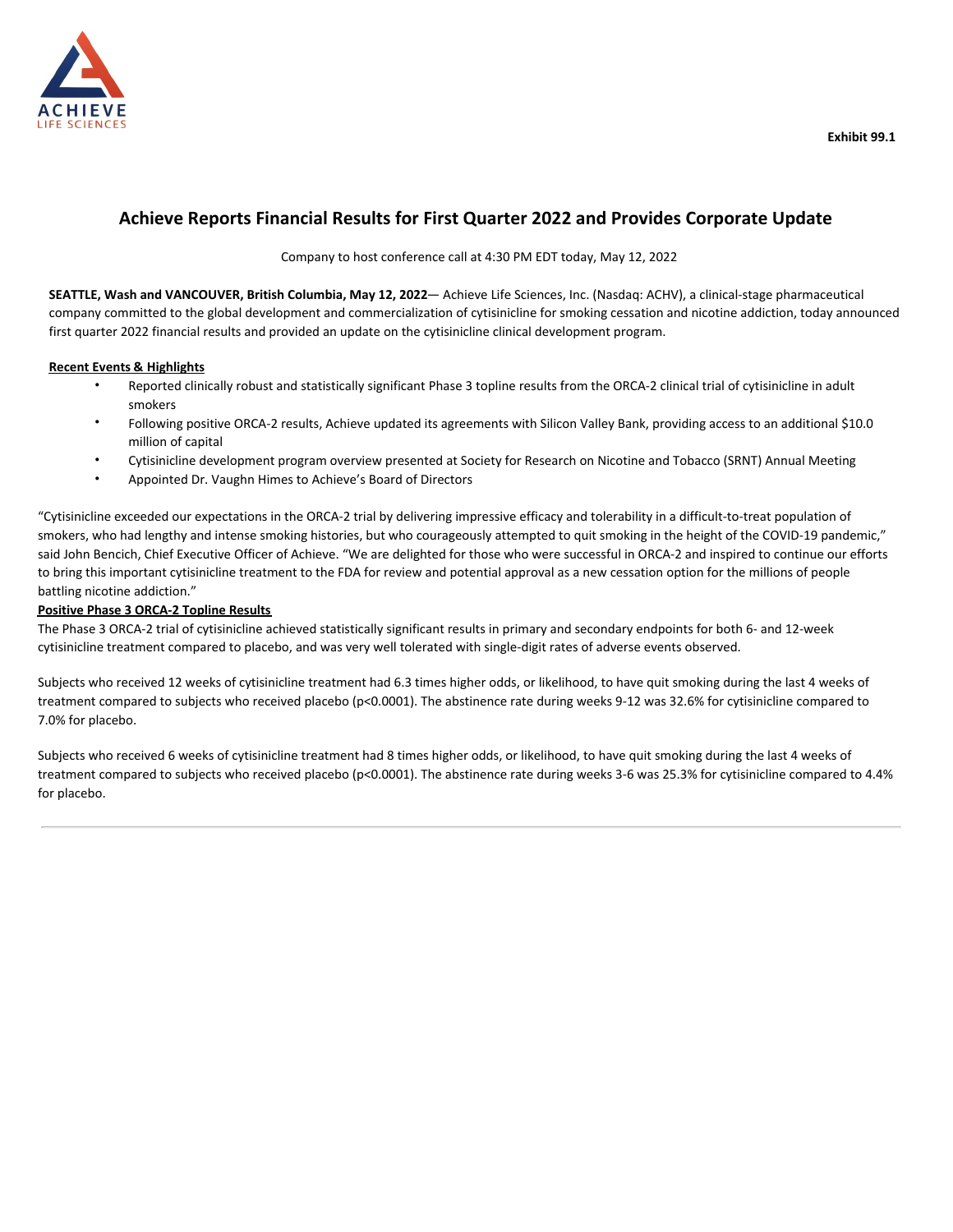<span id="page-4-0"></span>

#### **Updated Debt Facility Agreement with SVB**

In connection with the positive ORCA-2 trial results, Achieve received approval from Silicon Valley Bank to access the remaining capital available under its \$25.0 million debt facility put in place in December 2021. Per the terms of the agreement, the remaining \$10.0 million of commitments are being made available to the Company through April 30, 2023. Amounts drawn under the remaining commitments will incur interest at the greater of 3.50% and the WSJ prime rate, and will be subject to interest only payments through April 30, 2024, and then amortize fully over the following 24 months. No amounts have been drawn to date and the Company will have the discretion to make draws under the facility through April 30, 2023.

#### **Cytisinicline Development Program Presented at SRNT Annual Meeting**

An overview of the cytisinicline development program was included in the "Promising New Smoking Cessation Pharmacotherapies" Symposium during the Society for Research on Nicotine and Tobacco (SRNT) Annual Meeting on March 16, 2022.

#### **Dr. Vaughn Himes Appointed to the Board of Directors**

In March, Achieve announced the appointment of Vaughn B. Himes, PhD, to Achieve's Board of Directors. Dr. Himes currently serves as the Chief Technology Officer at Seagen, where he leads the manufacturing, supply chain, process sciences, and quality functions. He has more than 30 years of experience in product development and commercialization in the pharmaceutical and biotech industry, including previous roles as Senior Vice President of Technical Operations at ZymoGenetics, and Vice President of Worldwide Manufacturing Operations at Corixa Corporation.

#### **Financial Results**

As of March 31, 2022, the company's cash, cash equivalents, and restricted cash was \$36.4 million. Total operating expenses for the three months ended March 31, 2022 was \$7.2 million. Total net loss for the three months ended March 31, 2022 was \$7.6 million. As of May 12, 2022, Achieve had 9,681,855 shares outstanding.

#### **Conference Call Details**

Achieve will host a conference call at 4:30 PM EDT, Thursday, May 12, 2022. To access the webcast, please use the following lin**k** Q22 Earnings Webcast. Alternatively, you may access the live conference call by dialing (877) 472-9809 (U.S. & Canada) or (629) 228-0791 (International) and referencing conference ID 3887417. A webcast replay will be available approximately two hours after the call and will be archived on the website for 90 days.

#### **About Achieve and Cytisinicline**

Tobacco use is currently the leading cause of preventable death that is responsible for more than eight million deaths worldwide and nearly half a million deaths in the United States annually.<sup>1,2</sup> More than 87% of lung cancer deaths, 61% of all pulmonary disease deaths, and 32% of all deaths from coronary heart disease are attributable to smoking and exposure to secondhand smoke.<sup>2</sup> Achieve's focus is to address the global smoking health and nicotine addiction epidemic through the development and commercialization of cytisinicline.

Cytisinicline is a plant-based alkaloid with a high binding affinity to the nicotinic acetylcholine receptor. It is believed to aid in smoking cessation by interacting with nicotine receptors in the brain by reducing the severity of nicotine withdrawal symptoms and by reducing the reward and satisfaction associated with smoking.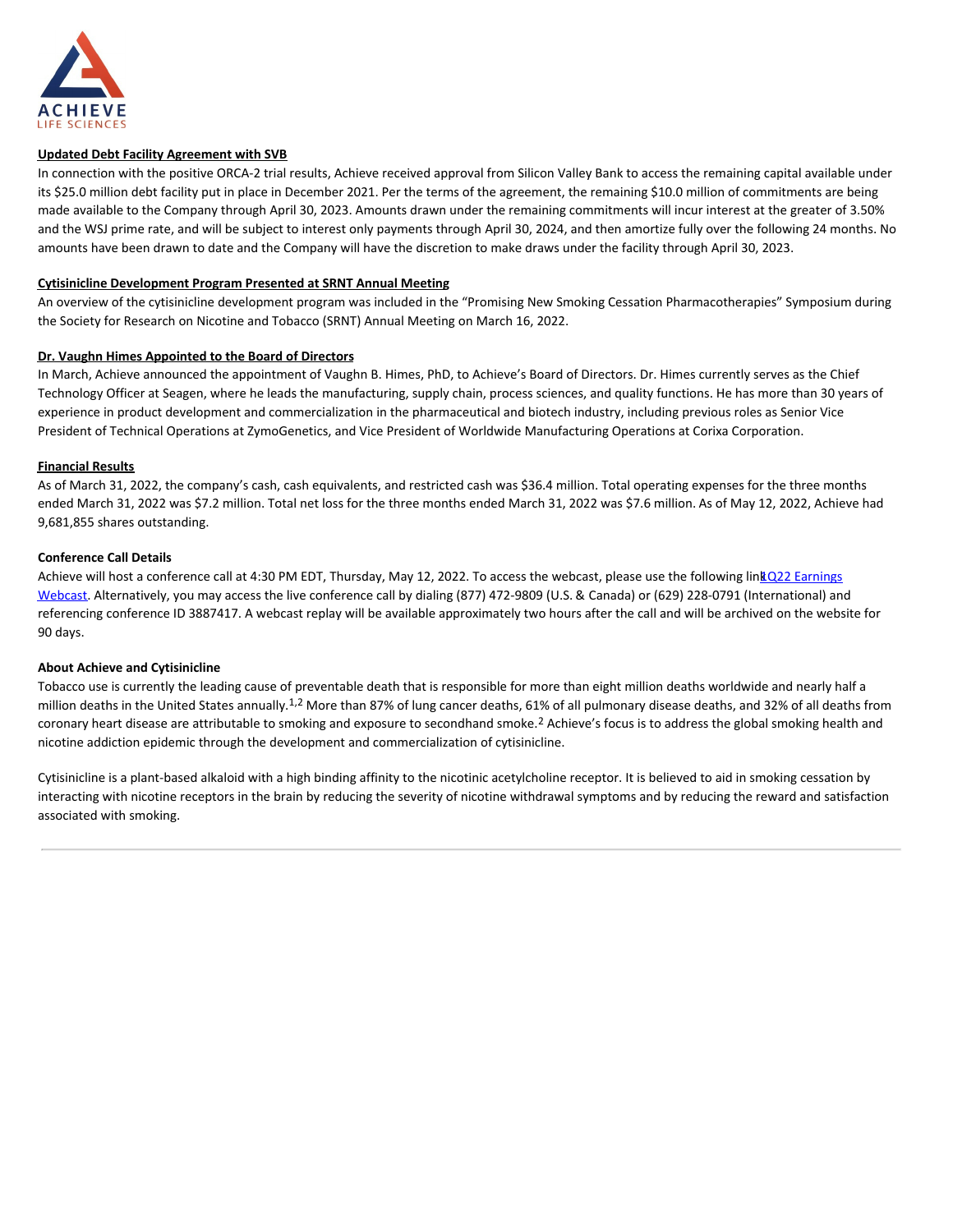

Cytisinicline is an investigational product candidate being developed for treatment of nicotine addiction and has not been approved by the Food and Drug Administration for any indication in the United States. For more information on cytisinicline and Achieve visit www.achievelifesciences.com.

#### **Forward Looking Statements**

This press release contains forward-looking statements within the meaning of the "safe harbor" provisions of the Private Securities Litigation Reform Act of 1995, including, but not limited to, statements regarding the timing and nature of cytisinicline clinical development, data results and commercialization activities, the potential market size for cytisinicline, the potential benefits, safety and tolerability of cytisinicline, the ability to discover and develop new uses for cytisinicline, including but not limited to as an e-cigarette cessation product, the development and effectiveness of new treatments, and the intention to submit cytisinicline to the FDA for approval. All statements other than statements of historical fact are statements that could be deemed forward-looking statements. Achieve may not actually achieve its plans or product development goals in a timely manner, if at all, or otherwise carry out its intentions or meet its expectations or projections disclosed in these forward-looking statements. These statements are based on management's current expectations and beliefs and are subject to a number of risks, uncertainties and assumptions that could cause actual results to differ materially from those described in the forward-looking statements, including, among others, the risk that cytisinicline may not demonstrate the hypothesized or expected benefits; the risk that Achieve may not be able to obtain additional financing to fund the development of cytisinicline; the risk that cytisinicline will not receive regulatory approval or be successfully commercialized; the risk that new developments in the smoking cessation landscape require changes in business strategy or clinical development plans; the risk that Achieve's intellectual property may not be adequately protected; general business and economic conditions; risks related to the impact on our business of the Russian military action in Ukraine; risks related to the impact on our business of the COVID-19 pandemic or similar public health crises and the other factors described in the risk factors set forth in Achieve's filings with the Securities and Exchange Commission from time to time, including Achieve's Annual Reports on Form 10-K and Quarterly Reports on Form 10-Q. Achieve undertakes no obligation to update the forward-looking statements contained herein or to reflect events or circumstances occurring after the date hereof, other than as may be required by applicable.

#### **Investor Relations Contact**

Rich Cockrell achv@cg.capital (404) 736-3838

#### **Media Contact**

Glenn Silver Glenn.Silver@Finnpartners.com (646) 871-8485

#### **References**

1 World Health Organization. WHO Report on the Global Tobacco Epidemic, 2019. Geneva: World Health Organization, 2017.

2 U.S. Department of Health and Human Services. The Health Consequences of Smoking – 50 Years of Progress. A Report of the Surgeon General, 2014.